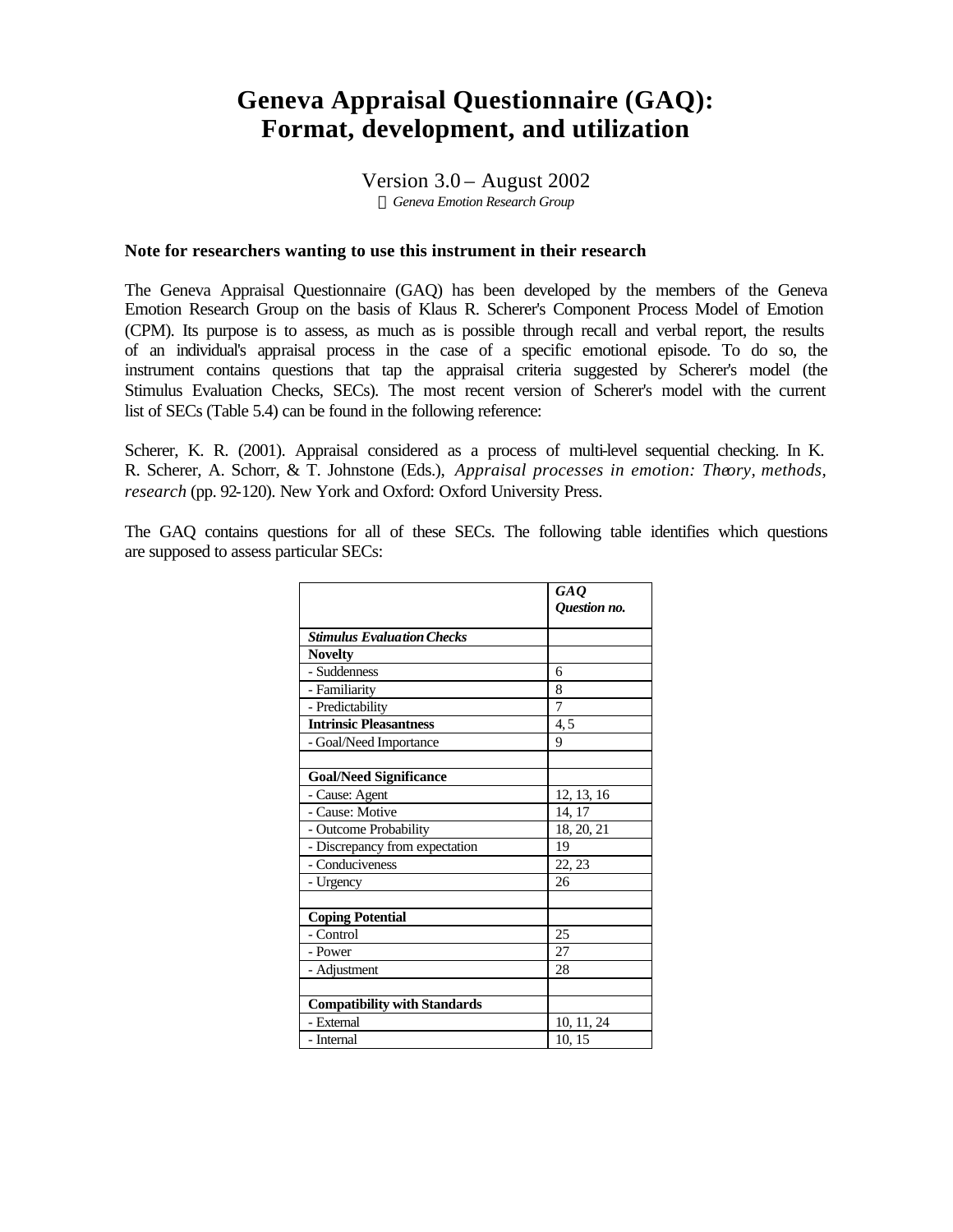In addition, the questionnaire contains questions on the timing and the social context of the emotional experience and the event, as well as questions on intensity, duration, and regulation of the emotional experience. As shown in the references provided below, this information may be necessary to understand the nature of the appraisal process and to test certain models.

### **Format and development**

It should be noted that the questions are not posed in the order that is theoretically suggested by Scherer as the microgenetic sequence of the stimulus evaluation checks (see Scherer, 2001, pp. 99- 102). Rather, the GAQ has been designed to elicit the information in a fashion that corresponds to a thematic clustering of different types of information as well as to ease the elicitation of information from respondents. A manuscript containing a detailed description of the development, the potential applications, and suggested analyses, including all pertinent references to earlier work, is currently in preparation. Its availability will be announced on the web page containing this document.

The current version of the GAQ is based on earlier questionnaires assessing appraisal that Scherer and his collaborators have used. The following papers document some of these preceding instruments and the data obtained with their help:

Scherer, K. R. (1993). Studying the emotion-antecedent appraisal process: An expert system approach. *Cognition and Emotion, 7,* 325-355.

Scherer, K. R., & Wallbott, H.G. (1994). Evidence for universality and cultural variation of differential emotion response patterning. *Journal of Personality and Social Psychology, 66,* 310- 328.

Scherer, K. R. (1997). Profiles of emotion-antecedent appraisal: Testing theoretical predictions across cultures. *Cognition and Emotion, 11,* 113-150.

Scherer, K. R. (1997). The role of culture in emotion-antecedent appraisal. *Journal of Personality and Social Psychology, 73,* 902-922.

### **Utilization**

The GAQ questionnaire, protected by copyright, can be used for noncommercial research purposes by appropriately trained researchers in psychology and other social and behavioral sciences without formal agreement. A Word document containing a complete copy of the basic question block of the GAQ can be requested by contacting the Geneva Emotion Research Group. This file can be integrated into other instruments as long as all questions are used and the formulation or answer format of the questions is not changed. The instructions for respondents provided on the first page can be modified according to the respective research purpose. In particular, the number of emotional episodes to be studied can be varied and the question blocks multiplied accordingly. If you use the questionnaire, we request that you cite at least the chapter mentioned above (Scherer, 2001), which describes the theoretical basis for the questionnaire, the version number used, and the current document and its web page address (Geneva Appraisal Questionnaire (GAQ): Format, development, and utilization; <http://www.affective-sciences.org/researchmaterial>

Since we plan to establish a publicly available database with GAQ data, we would also appreciate receiving a copy of the data set after it has been published (or of the unpublished data).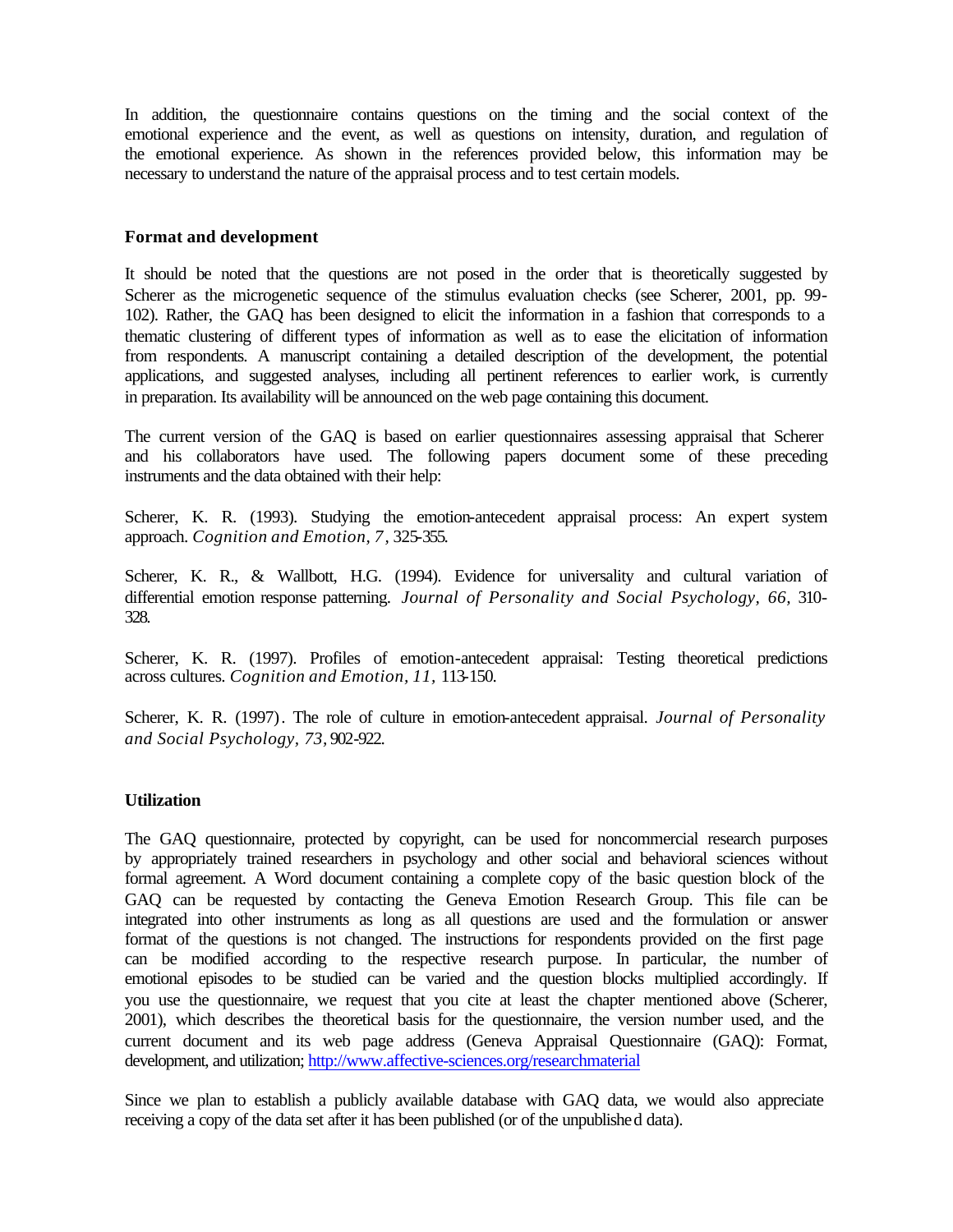# **Geneva Appraisal Questionnaire** (**GAQ) Assessment of Emotion-Eliciting Events**

Version 3.0 – August 2002

*ã Geneva Emotion Research Group*

## **Instructions**

In this questionnaire, we ask you to recall moments when you experienced an intense emotion, either positive or negative. It could have been something that really happened or that you expected to happen (whether it finally happened or not). The events might have been brought about by you, by someone else, or by natural causes.

Now try to remember some of the strongest emotional experiences that you have had in recent times (for example, during the last year). Of those, please select X episodes that you thought of spontaneously. Try to recall as many details as possible that are pertinent to the chosen emotion episode.

Please respond to the questions on the following pages by placing a check mark in the appropriate space for the respective scale. If a particular question does not make sense in a specific situation, please mark the circle "does not apply". **It is extremely important that you answer all the questions and that you select only one alternative for each question.**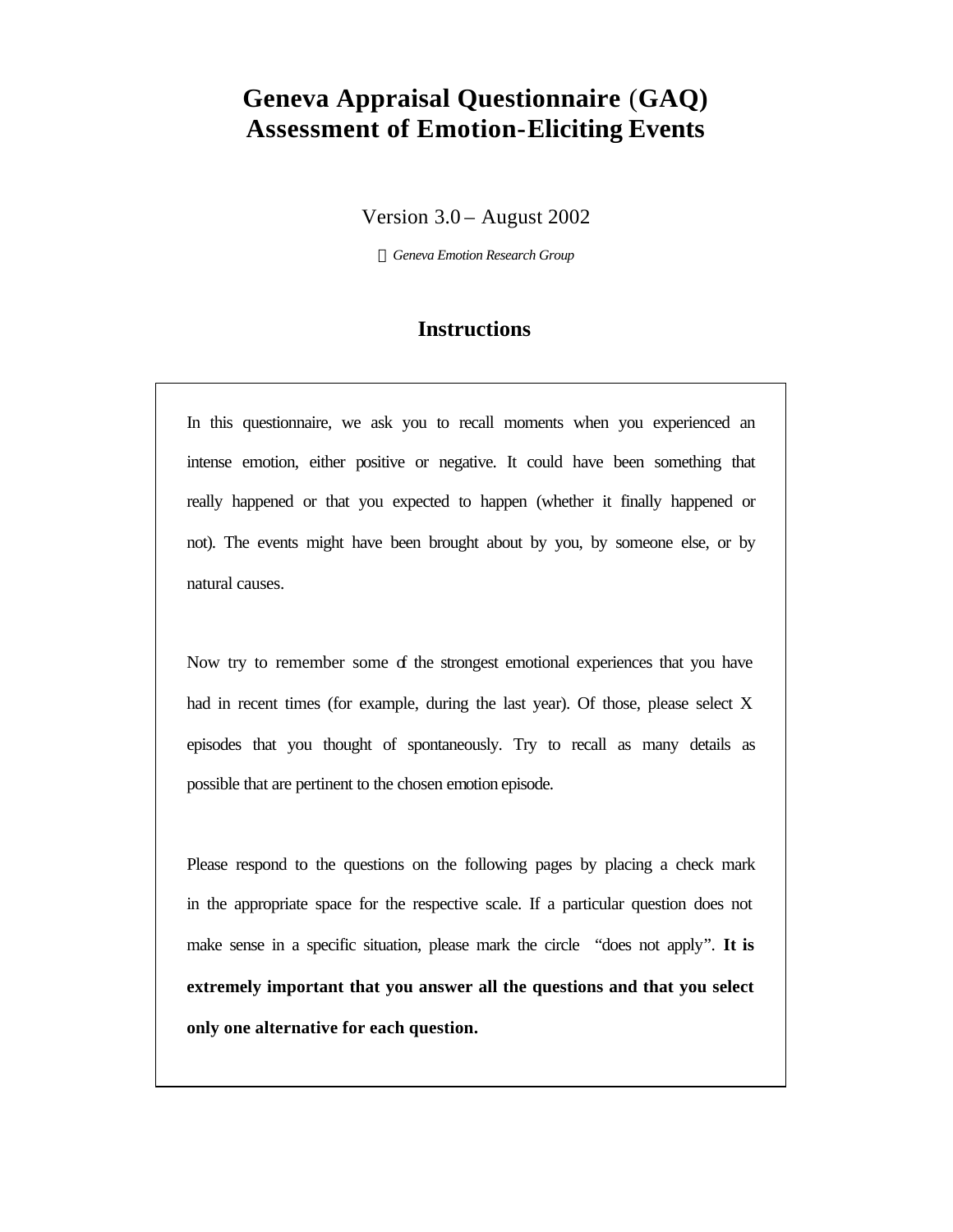## **Event X**

 $\overline{\phantom{a}}$  , and the contract of the contract of the contract of the contract of the contract of the contract of the contract of the contract of the contract of the contract of the contract of the contract of the contrac

 $\overline{\phantom{a}}$  , and the contract of the contract of the contract of the contract of the contract of the contract of the contract of the contract of the contract of the contract of the contract of the contract of the contrac

 $\overline{\phantom{a}}$  , and the contract of the contract of the contract of the contract of the contract of the contract of the contract of the contract of the contract of the contract of the contract of the contract of the contrac

 $\overline{\phantom{a}}$  , and the contract of the contract of the contract of the contract of the contract of the contract of the contract of the contract of the contract of the contract of the contract of the contract of the contrac

Please describe the event that produced your emotional experience in a few sentences, mentioning what happened and the consequences this had for you.

### **Occurrence of the emotional experience**

- 1. **How long ago** did this emotional experience occur?
- 2. **Where** were you when you experienced this emotion?

In my own home In the home of friends or acquaintances At work In a public building or in a stranger's home On a (motor)bike, in a car, bus, train, or plane In the street or another public space In a natural setting

Some… hours days weeks months years ... ago

3. **Who was present** when you experienced the emotion?

| Nobody, I was alone                        |  |
|--------------------------------------------|--|
| A partner or friend                        |  |
| Another person (acquaintance or colleague) |  |
| Several friends or acquaintances           |  |
| One or more persons unknown to me          |  |
| A large crowd                              |  |
|                                            |  |

### **General evaluation of the event**

How would you evaluate this type of event **in general** , independent of your specific needs and desires in the situation you reported above? *(Note: To allow assessing ambivalent situations, we ask you to respond to both scales.)*

- 
- 

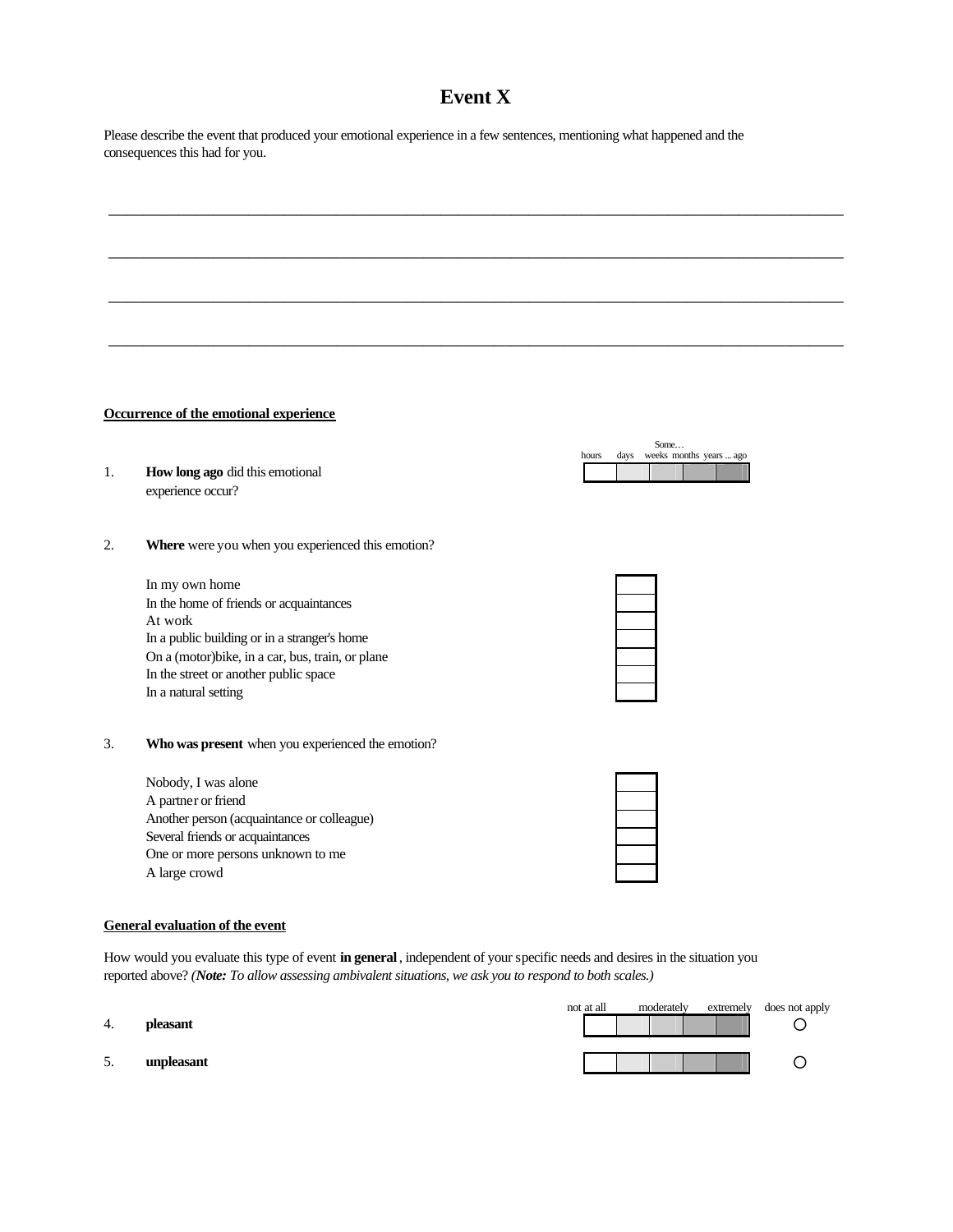### **Characteristics of the event**

At the time of experiencing the emotion, did you think that ...

 not at all moderately extremely does not apply 6. the event happened very **suddenly and abruptly**? ° 7. you could have **predicted** the occurrence of the event? 8. you were **familiar** with this type of event? 9. the event would have **very important consequences** for you? 10. the actions that produced the event were **morally and ethically and example of the set of the set of the set of the set of the set of the set of the set of the set of the set of the set of the set of the set of the s acceptable**? 11. the actions that produced the event **violated laws or social norms**?

**Causation of the event***(Please note that, in many cases, several causes can be involved.)*

At the time of the event, to what extent did you think that one or more of the following factors caused the event?

| 12. | chance, special circumstances, or natural forces                                                        | not at all | moderately | extremely | does not apply |
|-----|---------------------------------------------------------------------------------------------------------|------------|------------|-----------|----------------|
| 13. | your own behavior                                                                                       |            |            |           |                |
| 14. | If so, did you cause the event intentionally?<br>$-$                                                    |            |            |           |                |
| 15. | If so, was your behavior consistent with the image you have<br>$\overline{\phantom{m}}$<br>of yourself? |            |            |           |                |
| 16. | the behavior of <b>one or more other person</b> (s)                                                     |            |            |           |                |
| 17. | If so, did (this) these other person(s) cause the event<br>$\overline{\phantom{m}}$<br>intentionally?   |            |            |           |                |

### **Consequences of the event**

At the time of experiencing the emotion, did you think that the real or potential consequences of the event ...

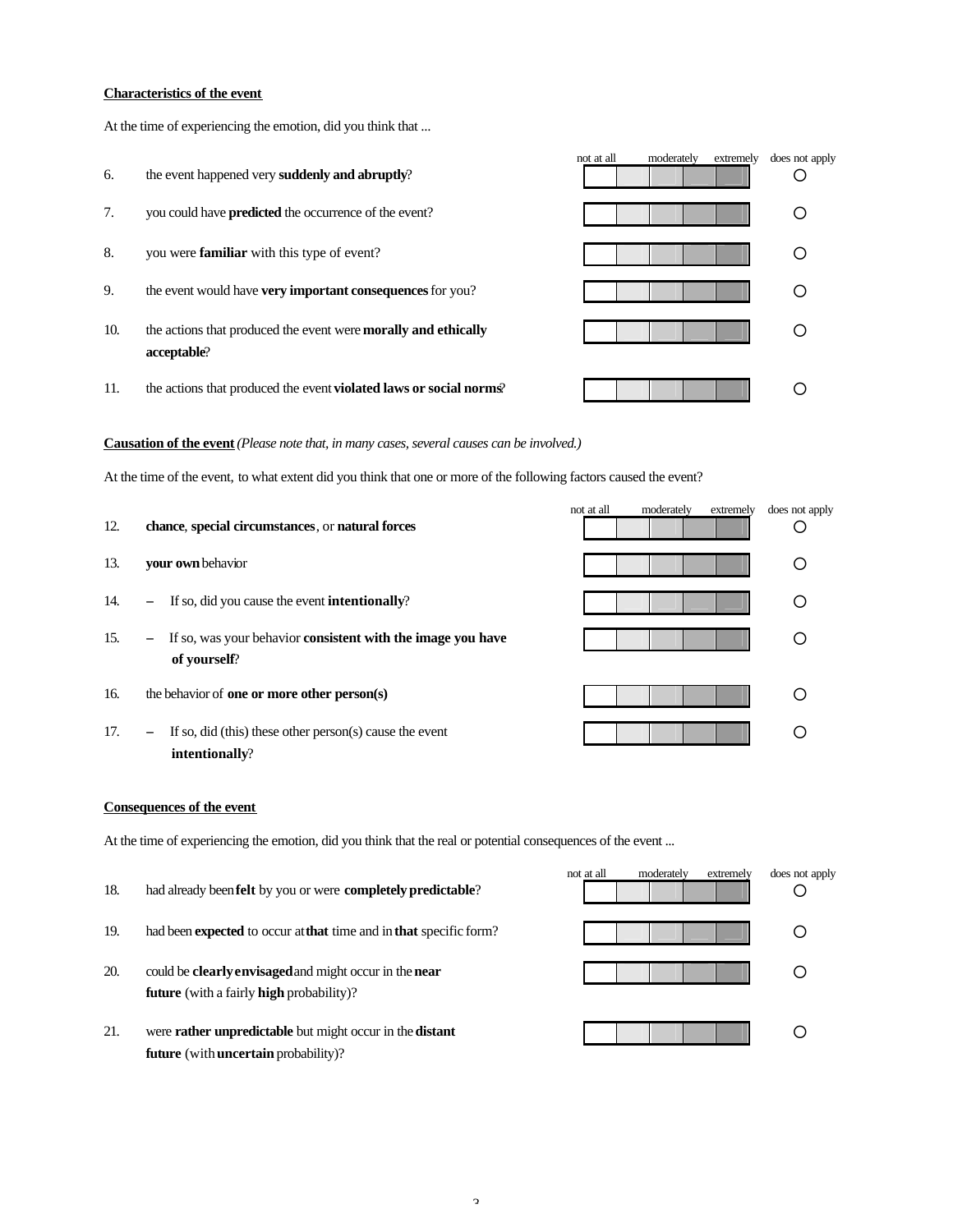Continued...At the time of exp eriencing the emotion, did you think that real or potential consequences of the event ...

- 22. did or would bring about **positive, desirable outcomes** for you  $\Box$ (e.g., helping you to reach a goal, giving pleasure, or terminating an unpleasant situation)?
- 23. did or would bring about **negative, undesirable outcomes** for you **a** (e.g., preventing you from reaching a goal or satisfying a need, resulting in bodily harm, or producing unpleasant feelings)?
- 
- 25. could have been or could still be **avoided** or **modified** by ° **appropriate human action**?

### **Reactions with respect to the real or expected consequences**

After you had a good idea of what the probable consequences of the event would be, did you think ...

- 
- 27. that you would be able to **avoid the consequences** or **modify** ° them to **your advantage** (through your own power or helped by others)?
- not at all moderately extremely does not apply 26. that it was **urgent** to act immediately?
- 28. that you could **live with,** and **adjust to**, the consequences of the **Particle 1 Particle 1 Particle 1 Particle 1 Particle 1 Particle 1 Particle 1 Particle 1 Particle 1 Particle 1 Particle 1 Parti** event that could not be avoided or modified?

### **Intensity and duration of the emotional experience**

29. How **intense** was the feeling that you experienced during the emotional episode described above?

weak moderate strong

Several… seconds minutes hours days week

- 30. How **long** did the emotional experience last?
- 31. To what extent did you try to **reduce the intensity** of your emotional experience and to **shorten its duration**?
- 32. To what extent did you try to **control** or **mask the expression** of your feelings to keep them from being observed by others?